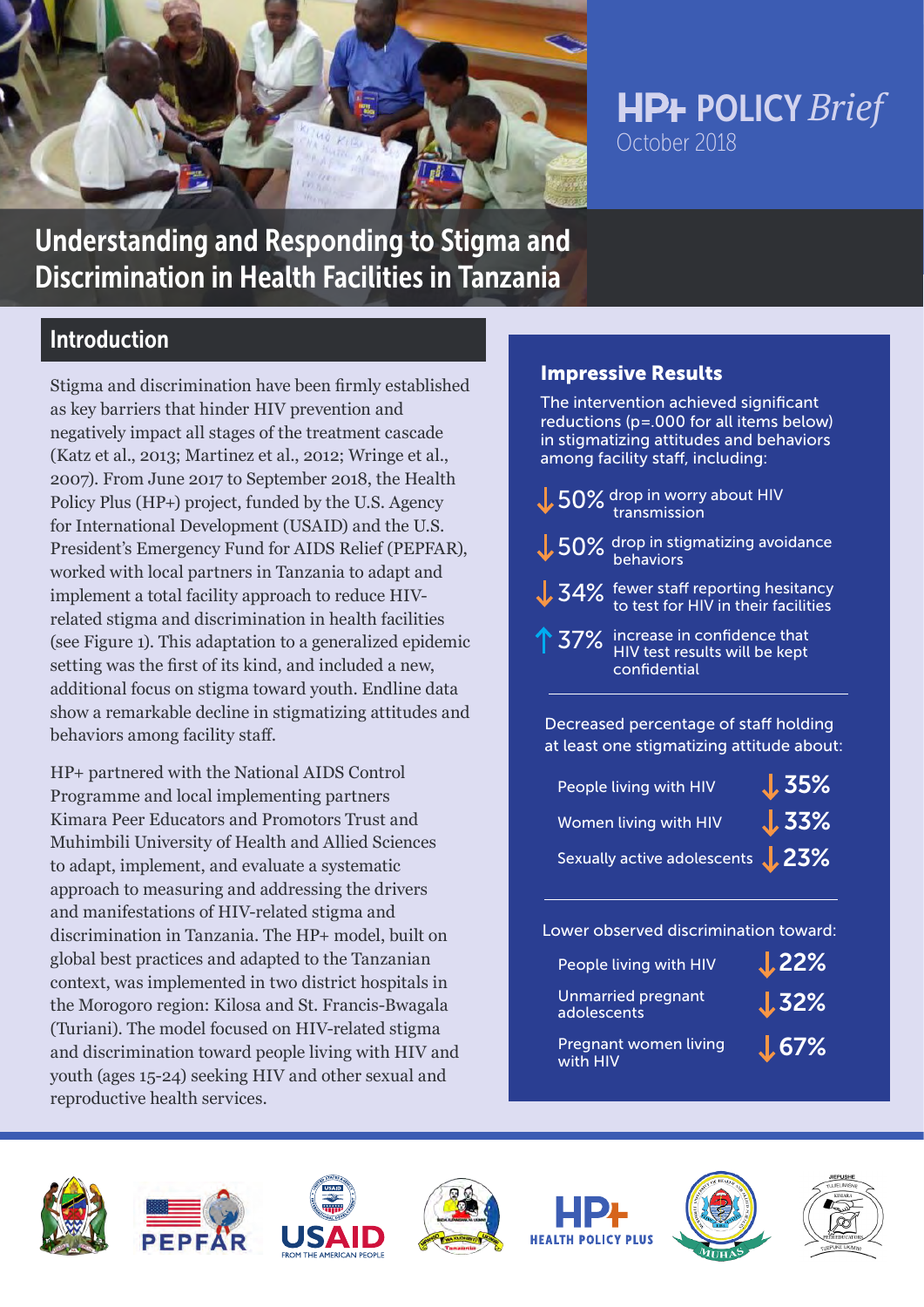

Prior to the intervention, HP+ assessed the presence of stigma and discrimination in the two facilities by collecting baseline data from facility staff and clients living with HIV (adults and youth). Collection and participatory dissemination of baseline data informed and helped generate buy-in for intervention activities. In addition to basic demographics, staff questionnaires captured actionable drivers (health facility policies, fear of HIV infection, and attitudes toward

(selective and unnecessary use of infection control measures and observed discrimination toward clients) of stigma (Nyblade et al., 2009). Client questionnaires captured experienced, anticipated, and observed stigma. Baseline data suggested that intervention activities should focus on addressing concerns about workplace HIV transmission, stigmatizing attitudes, and the presence and enforcement of facility policies (see Figure 2).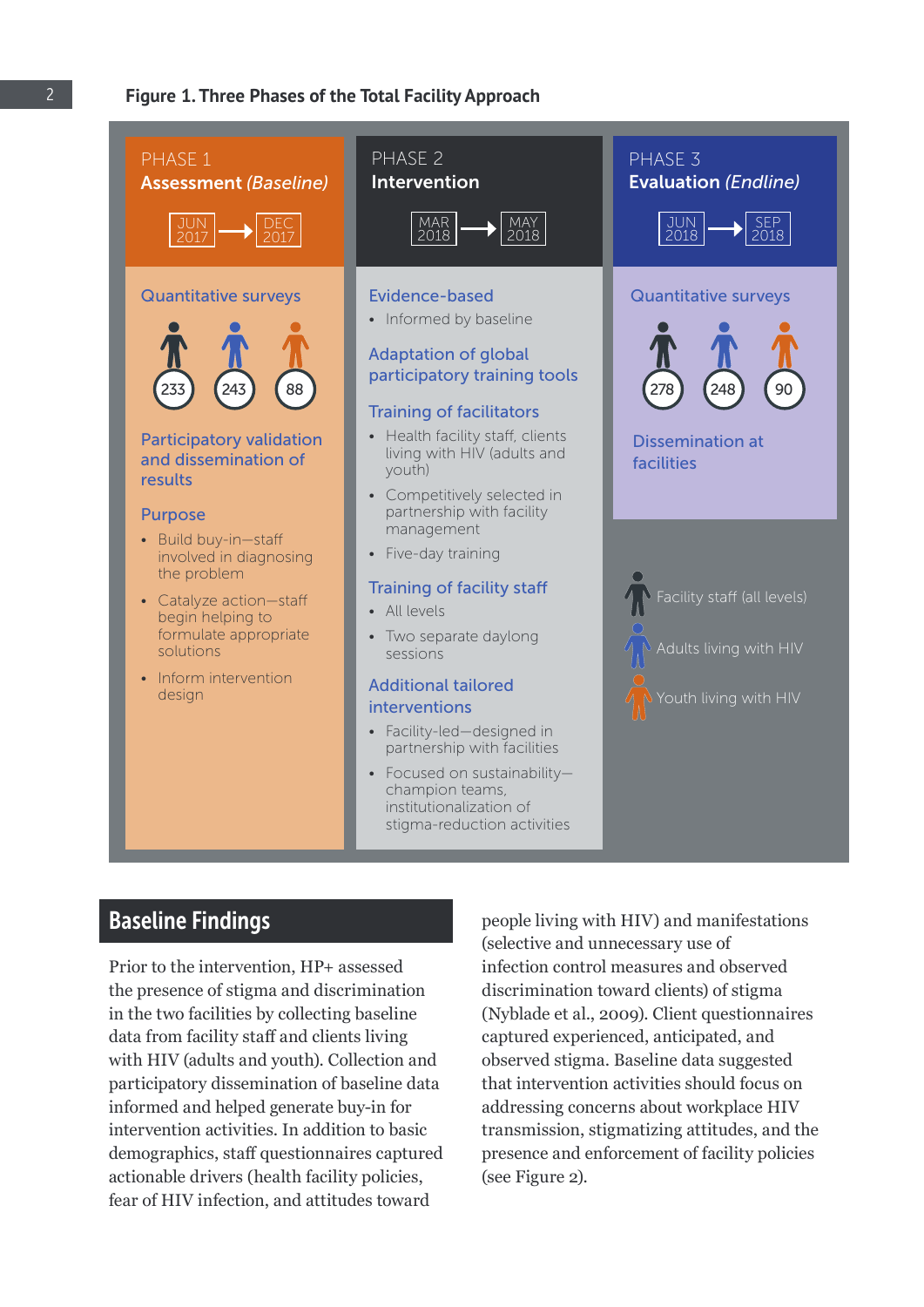| Fear of Workplace<br><b>HIV</b> Transmission | 55% of staff reported<br>worry about workplace<br>HIV transmission                                                             |                                                                                                           | 86% of clinical staff reported engaging in<br>stigmatizing avoidance behavior (double gloving,<br>avoiding physical contact, extra precautions) |
|----------------------------------------------|--------------------------------------------------------------------------------------------------------------------------------|-----------------------------------------------------------------------------------------------------------|-------------------------------------------------------------------------------------------------------------------------------------------------|
| <b>Attitudes</b>                             | living with HIV (youth and adults)                                                                                             |                                                                                                           | 97% of staff expressed at least one stigmatizing attitude about people                                                                          |
| <b>Health Facility</b><br>Environment        | Confidentiality is a significant issue:<br>Over $50\%$ of<br>staff questioned<br>confidentiality of<br>HIV test results        | $38\%$ of youth and<br>32% of adults<br>don't believe that<br>HIV status records<br>are kept confidential | 42% of staff are<br>hesitant to test for<br>HIV in their facility                                                                               |
| <b>Manifestations</b>                        | In the past three months:<br>Staff had observed discrimination<br>toward adults $(29\%)$ and youth<br>$(38\%)$ living with HIV |                                                                                                           | $\frac{1}{3}$ of adults living with HIV and<br>$\frac{1}{2}$ of youth living with HIV had<br>experienced discrimination                         |
| Consequences                                 | $16\%$ of adults living with HIV were not using the closest HIV clinic;<br>over half cited stigma as a key reason              |                                                                                                           |                                                                                                                                                 |

### Intervention

The intervention promoted a sustainable response through capacity building, facility ownership, and youth engagement, and included the following components:

**Continuous engagement of facility management** promoted health facility ownership, helped to tailor intervention activities to each facility's specific context, and fostered a supportive environment for staff to engage in stigma-reduction interventions.

**Participatory dissemination and validation of baseline data** involved health facility staff in review and discussion of findings, problem identification, and solution

"Training health facility staff as facilitators led to much better results… Because they were our own staff, they were able to go and learn and then prepare sustainable trainings for their colleagues… Trainings were easier to understand and better received, because the facilitators know their fellow staff members and understand the facility context, and were able to plan the content accordingly."

Joseph Ngimba Medical Officer-In-Charge, Turiani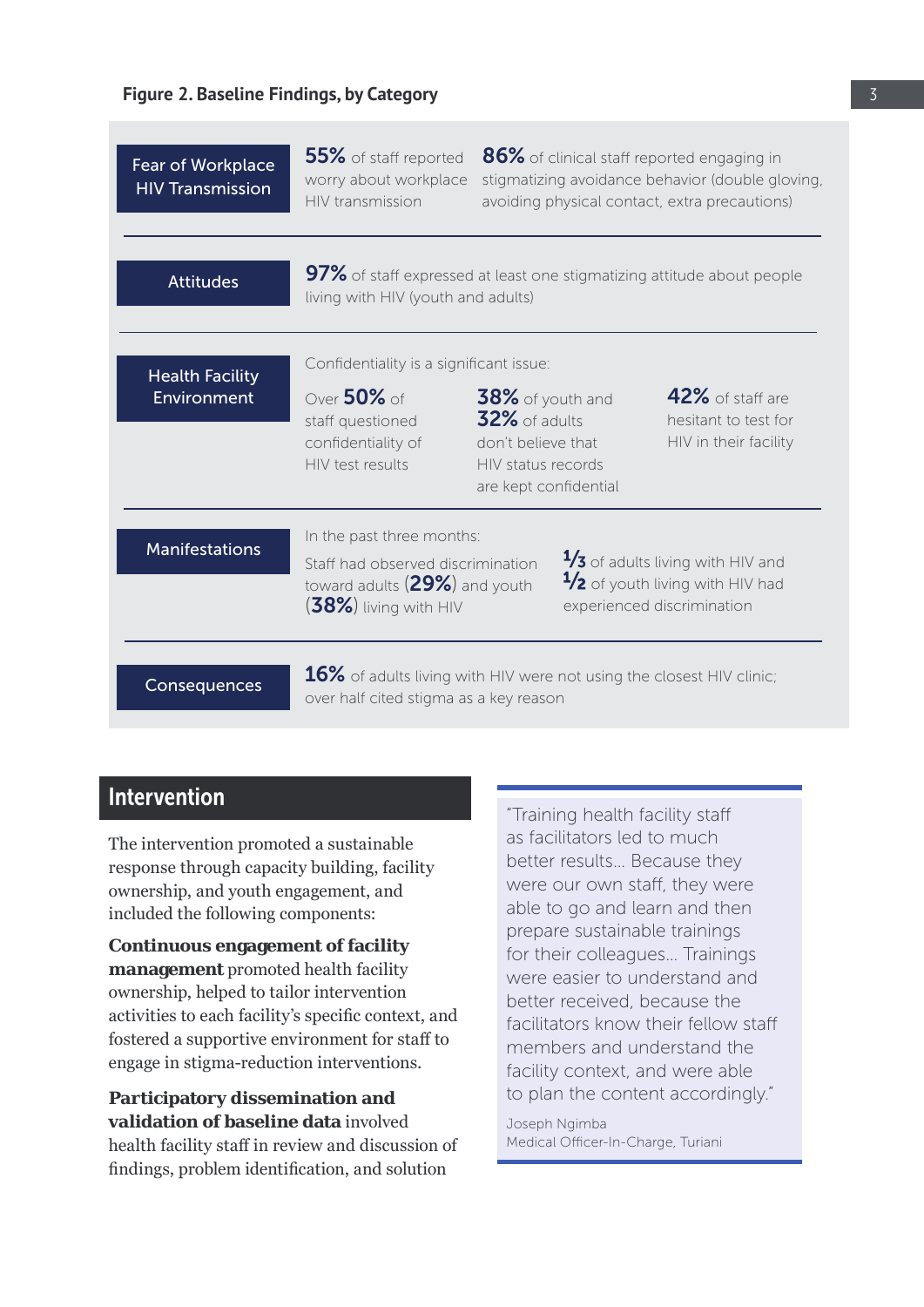generation, guiding the development of intervention activities and establishing strong buy-in for and ownership of stigma-reduction interventions at health facilities.

**Adaptation of a participatory facilitators' guide** built on the guide developed by HP+'s predecessor, the Health Policy Project, drawing on two decades of implementing stigma-reduction trainings in nine countries (Kidd et al., 2015). In a twoday participatory workshop, stakeholders provided feedback on a draft set of training exercises (in Kiswahili) that were tailored to baseline findings and expanded to include stigma toward youth. Exercises were further refined during the training of facilitators. The final guide included 16 participatory exercises.

**Training of facilitators** built participatory facilitation skills and knowledge of 22 facilitators. Health facility staff and adult and youth clients living with HIV were selected through a competitive application process, in consultation with health facility management, to attend a five-day offsite training led by master trainers from Kimara Peer Educators (see Table 1). Following the training, facilitators returned to their health facilities for five days of onsite coaching leading staff trainings as master trainers provided feedback and support—before carrying out the remaining trainings on their own.

**Participatory stigma-reduction** 

**trainings** were held for all facility staff, led by three-person teams composed of one facility staff member, one adult living with HIV, and one youth living with HIV. Trainings were held at the health facilities, in space donated by the facilities—a significant contribution of resources that demonstrated facility management's ownership of the activity. Staff were divided into training groups with a maximum of 35 participants per group, composed of staff from different levels and departments, which promoted

"I learned so many things. We were doing some things we thought were fine. Then, 'Wow!' It turns out these were actually hurtful forms of stigma and discrimination in our facility. The training taught us so many things, like… if I am about to help a patient, I must first ask myself, 'Who is this person that I am about to care for? And how can I provide care in such a way that I avoid introducing stigma and discrimination into my workplace, and so that I can improve the quality of care that I offer?' Now, this discrimination that we went to study—and that we taught others about—has disappeared. Where it has not been completely eradicated, it has been significantly reduced."

Dr. Mena Menasi Dilli In-Charge of Outpatient Department, Kilosa District Hospital

relationship-building and shared learning across divisions (see Table 2). Training schedules and group composition were designed in partnership with facility management to minimize disruption of service delivery. Participants attended two daylong trainings, held at least a week apart. This enabled participants to process and apply learning, observing instances of stigma and discrimination in the interim that they may not have previously noticed, and attend the second training with questions and ideas about how to tackle stigma in their facilities.

**Champion teams and additional activities.** Champion teams were identified in each facility and empowered by facility management to work collaboratively to reduce stigma and discrimination. Kilosa's 38-member champion team consisted of the in-charge and nurse from each of the hospital's 16 departments. At St. Francis-Bwagala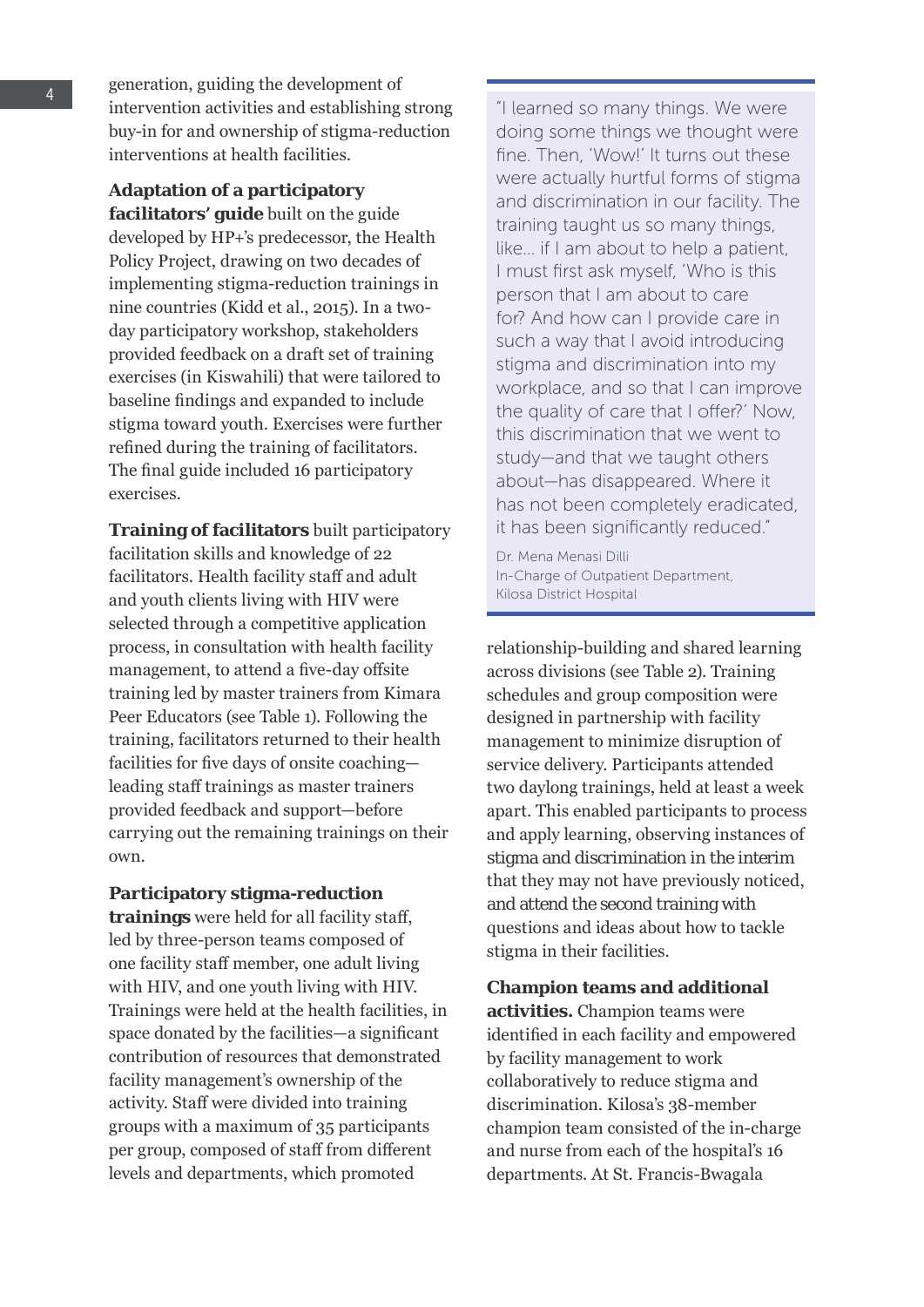(Turiani), the 10 stigma-reduction training facilitators served as the champion team. Teams used recommendations from baseline data dissemination meetings and action planning conducted during stigma-reduction trainings to design and implement final action plans. Activities carried out by the

teams included declaring and drawing attention to facilities' commitment to stigmafree care via community TV and radio spots and promoting client engagement and accountability through the creation and display of codes of conduct, signboards, nametags, t-shirts, and reporting boxes.

| <b>Topic</b>                                                                                                              | <b>Corresponding Exercises</b>                                                                                                                                                                                               | <b>Actionable Drivers</b><br><b>Addressed by Exercises</b> |
|---------------------------------------------------------------------------------------------------------------------------|------------------------------------------------------------------------------------------------------------------------------------------------------------------------------------------------------------------------------|------------------------------------------------------------|
| Create awareness<br>of what stigma is in<br>concrete terms                                                                | Identify stigma and discrimination<br>through pictures; analyze stigma in<br>health facilities                                                                                                                               | Awareness; facility<br>environment                         |
| Understand and<br>address fear of<br>workplace HIV<br>transmission                                                        | Partner work and utilization of Quality,<br>Quantity, Route of Transmission<br>information sheet on non-sexual<br>transmission; role play to review<br>standard precautions                                                  | Fear of HIV<br>transmission; facility<br>environment       |
| Understand and<br>address stigma faced<br>by youth seeking HIV<br>and other sexual and<br>reproductive health<br>services | Use individual reflection, small group<br>work, and plenary discussion to<br>explore stigma experienced by youth,<br>provider comfort/discomfort serving<br>youth, and ways to improve service<br>delivery for youth clients | Awareness; attitudes                                       |
| Build empathy and<br>reduce distance<br>(contact strategies)                                                              | Listen to firsthand experiences from<br>adults and youth living with HIV;<br>discuss experiences in health facilities;<br>self-reflection                                                                                    | Awareness; attitudes;<br>fear of transmission              |
| Work to create change                                                                                                     | Develop realistic strategies, a code of<br>practice, and an action plan                                                                                                                                                      | Facility environment                                       |

#### **Table 1. Training Topic Areas and Exercises**

#### **Table 2. Number of Staff Trained, by Intervention Facility**

|                                    | <b>Kilosa District</b><br><b>Hospital</b> | <b>St. Francis-Bwagala</b><br>(Turiani) District Hospital | <b>Total</b> |
|------------------------------------|-------------------------------------------|-----------------------------------------------------------|--------------|
| Target                             | 120 (69%)                                 | 120 (69%)                                                 | 240          |
| Full-time staff trained            | 175 (100%)                                | 173 (100%)                                                | 348          |
| Student and contract staff trained | 95                                        | 93                                                        | 188          |
| <b>Total</b>                       | 260                                       | 266                                                       | 526          |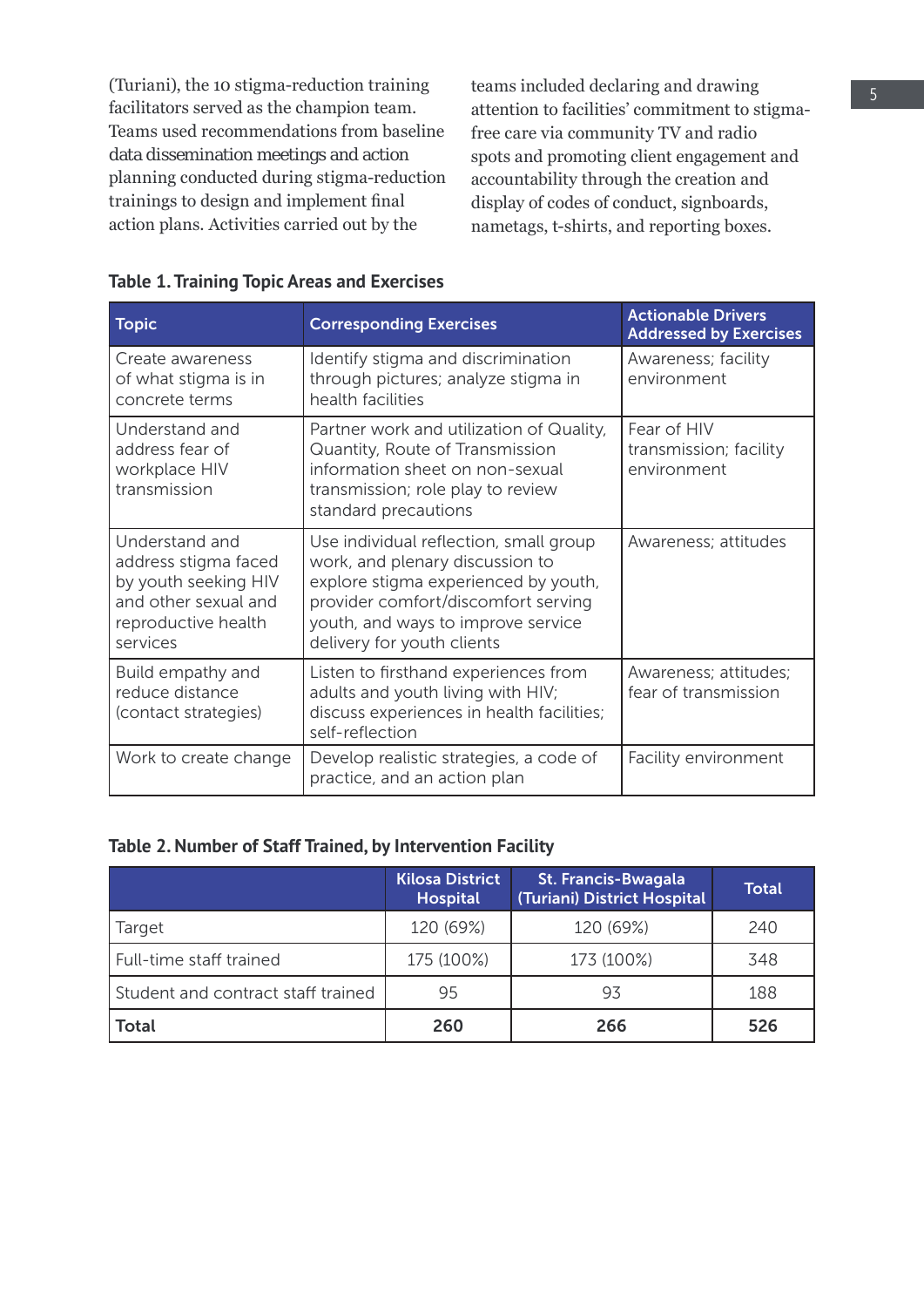#### **Methodology**

Evaluation of the intervention focused on pre- and post-intervention trends among health facility staff, as, due to small sample size and the use of convenience sampling, the client sample lacked sufficient statistical power to detect pre/post changes. Client data, used to triangulate staff data, supports the findings. A representative baseline and endline were established for the study (see Figure 1). The results provide an immediate assessment of change, as endline data was also collected one to two months after the main intervention activities ended (facilities continued activities independently). Ideally, a repeat survey would be conducted to assess if observed changes are sustained.

#### **Selected Findings**

All stigma indicators for facility staff showed statistically significant pre-to-post intervention changes. Specifically:

**Worry about HIV transmission and related stigmatizing avoidance behaviors** (self-reported)—unnecessary actions that stigmatize and disclose a person's status—**both dropped**. Concern about contracting HIV when caring for clients living with HIV dropped significantly for all four tasks measured (touching clothing, dressing wounds, drawing blood, and taking temperatures). The composite, i.e. a concern about at least one of these tasks, dropped by 50 percent (from 55% to 5%; p=.000). Stigmatizing avoidance behaviors dropped similarly (see Figure 3). Clients confirmed this drop. For example, 16.5 percent of adults and 25 percent of youth reported observing staff using double gloves pre-intervention, compared to 2.4 percent of adults and 2.2 percent of youth post-intervention.

"When we first started the trainingof-trainers, we never expected to accomplish the kinds of things we are doing now… We expected that, like after most seminars, there wouldn't be anything happening on an ongoing basis, but this was different. After we were trained, we were pushed to use what we learned to deliver this learning to the rest of the staff. Now we really believe in the participatory techniques that were used—we used the same techniques to facilitate trainings in our workplaces, and we are using them to remind each other and encourage each other."

Zahir Nuru Songola Facilitator, Turiani District Hospital

Endline findings also showed **significant reductions in stigmatizing attitudes** among facility staff, as measured by levels of agreement with a series of attitudinal questions capturing judgment and shame toward people living with HIV, women living with HIV, and youth. The largest change was a 45 percent decline (from 80% to 34%; p=.000) in agreement with the statement that "people living with HIV do not care if they infect others." Composite indicators showed a 32 percent decline in stigmatizing attitudes about women living with HIV (from  $91\%$  to  $58\%$ ; p=.000) and a 23 percent decline in stigmatizing attitudes toward sexually active adolescents (from 97% to 74%; p=.000). The only attitude that showed little change (22% pre-intervention; 21% post-intervention) was disagreement with the statement that "women living with HIV should be allowed to have babies."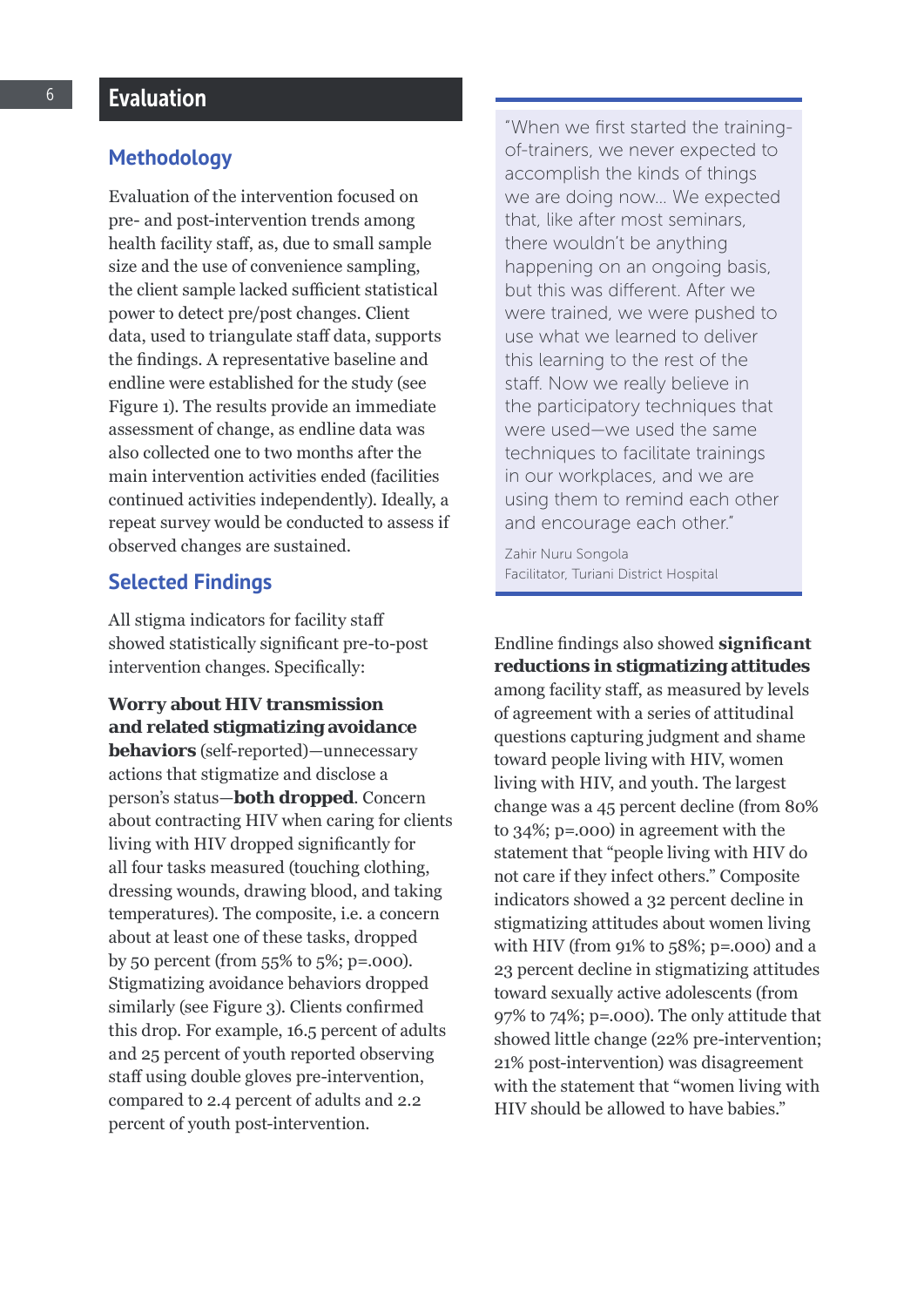**Figure 3. Stigmatizing Avoidance Behaviors Used When Caring for Clients Living with HIV**



#### **Figure 4. Observed Discrimination,** 7 **Composite, by Group**



### 20 40 **Observed discrimination also declined**

across all groups and acts of discrimination 0 (see Figure 4). Staff were asked whether they had observed, in the past three months in their health facility, four different acts of discrimination toward clients living with HIV and three acts of discrimination toward different groups of youth. Acts of discrimination toward people living with HIV dropped by 22 percent (p=.000), while observed discrimination toward sexually active adolescents and unmarried pregnant adolescents dropped by 31 percent and 32 percent, respectively (p=.000).

#### **Experienced discrimination as reported by clients also dropped.** The

share of clients reporting having experienced at least one of nine acts of discrimination over the past three months, ranging from verbal abuse to unauthorized disclosure of HIV status, declined 26 percent among youth (from 53% to 27%) and 13 percent (from 34% to 21%) among adults.

**Health facility environment also showed improvement.** Questions focused on three areas to determine whether the environment was conducive to delivering stigma-free services: safety procedures and availability of supplies; existence and enforcement of non-discrimination policies; and effects of stigma on staff. The percentage of staff reporting having adequate supplies to reduce risk of HIV infection increased from 79 to 97 percent (p=.000) and the percentage reporting having access to post-exposure prophylaxis rose from 81 to 95 percent (p=.000). Figures 5a and 5b highlight a few of the specific changes among staff and clients related to facility policies.

Stigma also affects facility staff as individuals, including acting as a barrier to seeking HIV testing or treatment. The hesitancy of staff to be tested for HIV in their facilities due to fear of others' reactions declined 34 percent (from 41% to 7%; p=.000). Perceptions that colleagues living with HIV would be hesitant to seek treatment in their facility also declined, from 45 to 15 percent (p=.000).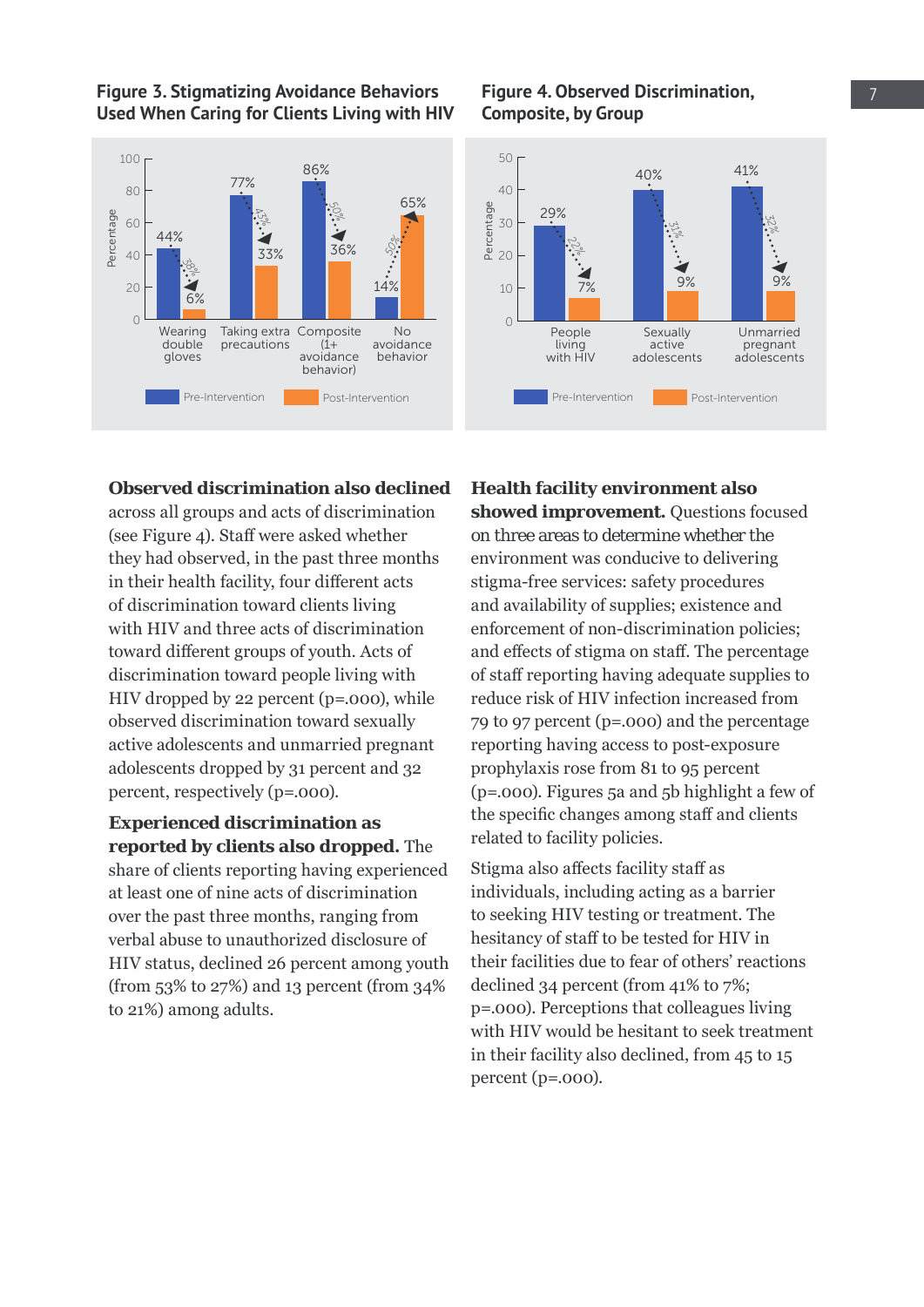#### **Figure 5. Health Facility Staff Perceptions of Facility Environment**

#### **5A. Percentage of Staff Who Agreed with the 5B. Percentage of Staff Who Expressed Statement "I Will Get into Trouble at Work if I Confidence that Results of an HIV Test Taken Discriminate against People Living with HIV" in Their Facility Would Be Confidential** 97%<br>**Participal 91%** 91% 100 100 *20%*  $\sim$  84% 88% 88% *24% 20% 25%* 77% 80 80  $\circ$   $\vdash$   $\circ$   $\circ$   $\cdot$   $\bullet$ *48%* 66% *37%* 68% 63% Percentage Percentage 60 60  $47%$ 43% 40 40  $20$  $20$  $\Omega$ 0 Health Health Adult Clients Youth Clients Adults Youth Facility Facility Living with Living with 100 Post-Intervention Control Control Control Control Control Control Control Control Control Control Control<br>100 Post-Intervention Control Control Control Control Control Control Control Control Control Control Control ...<br>HIV Staff **Staff**  $HIV$ Pre-Intervention Post-Intervention

### Addressing Stigma and Discrimination Toward Youth

linkage to care, and treatment adherence, and achieving HIV epidemic control. Tanzania's reproductive health services. Addressing this barrier is critical to improving prevention, Stigma and discrimination restrict the ability of youth to access HIV and other sexual and HIV epidemic is concentrated among young people, especially girls and young women: in 2014, adolescents and young adults ages 15–24 accounted for 11 percent of people living with HIV and nearly one-third (30%) of new infections. Yet only one-third of this age group knows their HIV status (PEPFAR, 2018; Sanga et al., 2015).

#### Baseline findings

HP+'s baseline assessment revealed stigmatizing attitudes and behaviors toward youth by facility staff, as well as anticipated stigma among youth living with HIV. One quarter of youth respondents reported that staff wear double gloves when providing care and 28.6 percent reported delaying or avoiding HIV services due to anticipated stigma. Levels of observed discrimination toward sexually active adolescents and unmarried pregnant adolescents were higher than observed levels of discrimination toward people living with HIV.

#### A successful approach

HP+ achieved significant reductions in stigmatizing attitudes toward youth, as well as in observed discrimination (see Figure 5). Involving youth throughout the assessment and intervention was key to success. Each training included a panel of youth living with HIV.

Youth also:

- **•** Helped to adapt the assessment questionnaire and participatory training guide
- **•** Co-facilitated stigma-reduction trainings for facility staff as part of three-person training teams
- **•** Worked alongside health facility staff to design and implement stigma-reduction activities in the health facility and beyond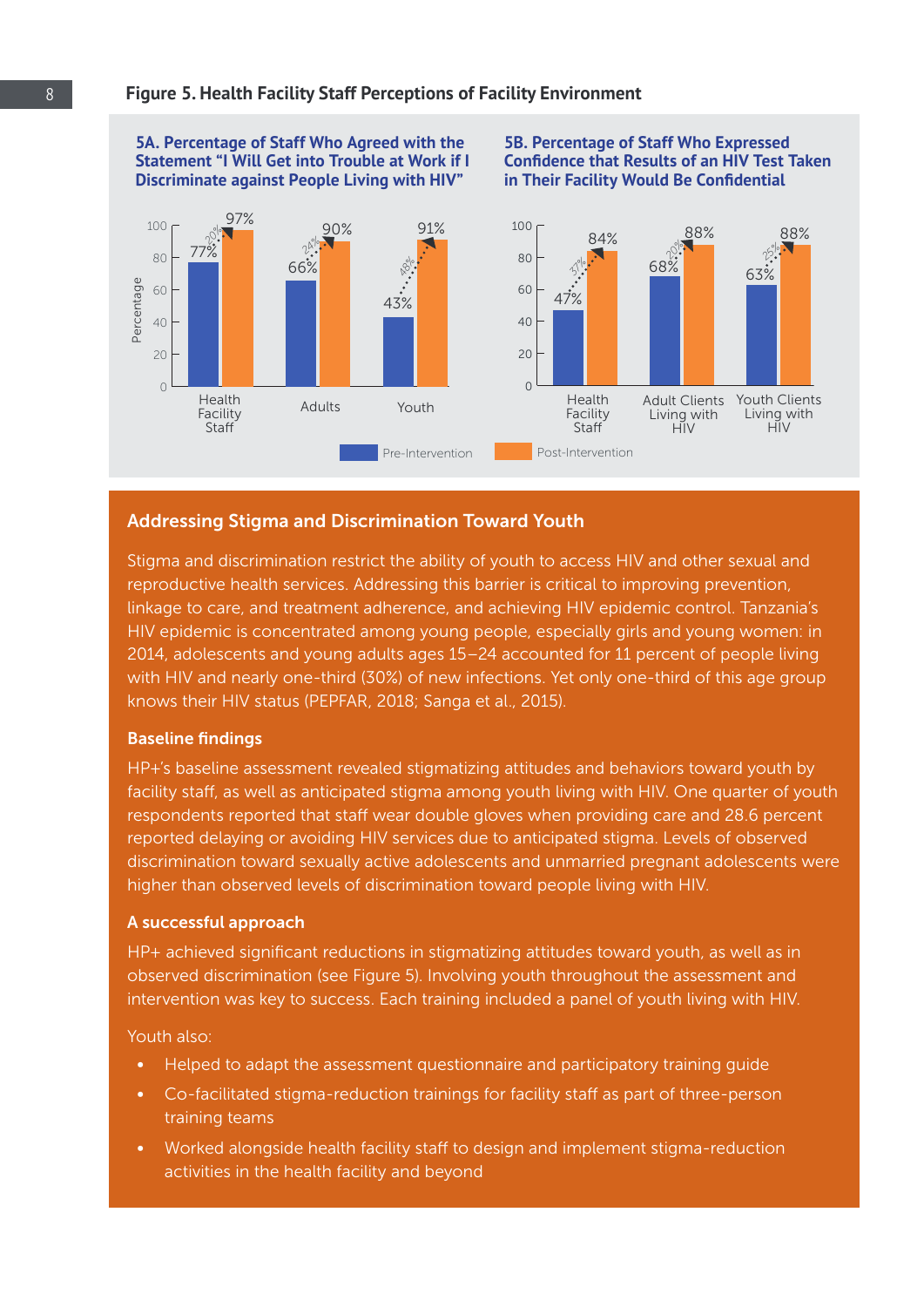### Conclusion

The HP+ total facility approach to stigma and discrimination reduction achieved significant results in both facilities in Tanzania in which it was implemented. Post-intervention, the majority of clients interviewed reported observing positive changes in the behavior of facility staff. The success of the intervention can be attributed to a few key elements:

- **Relying on data** to measure and build consensus among facility staff about the scope of the problem, to design responses, and to evaluate change
- **Using participatory approaches** to adapt questionnaires and training tools, disseminate baseline data, and, perhaps most importantly, contribute to the methodologies used to conduct stigmareduction trainings for facility staff
- **Focusing on facility involvement and ownership** to improve sustainability by institutionalizing stigma reduction in existing facility structures and processes
- **process to identify facilitators** to • **Using a competitive application**  contribute to the quality of trainings and facility-led interventions
- **Including all staff, both clinical and non-clinical**, in trainings and other facility-led stigma-reduction interventions
- **Addressing actionable drivers** of stigma and discrimination to achieve rapid yet lasting change

The approach used in the two health facilities in Tanzania's Morogoro Region can be readily adapted to other country contexts, while evidence generated and lessons learned can inform other stigma-reduction efforts—in health facilities, and beyond.

### References

Katz, I.T., A.E. Ryu, A.G. Onuegbu, C. Psaros, S.D. Weser, et al. 2013. "Impact of HIV-Related Stigma on Treatment Adherence: Systematic Review and Meta-Synthesis." *Journal of the International AIDS Society* 16(3 Suppl 2), 18640.

Kidd, R., S. Clay, M. Stockton, L. Nyblade. 2015. *Facilitator's Training Guide for a Stigma-Free Health Facility.* Washington, DC: Futures Group, Health Policy Project.

Martinez, J., G. Harper, R. Carleton, S. Hosek, K. Bojan, et al. 2012. "The Impact of Stigma on Medication Adherence among HIV-Positive Adolescent and Young Adult Females and the Moderating Effects of Coping and Satisfaction with Health Care." *AIDS Patient Care STDS* 26(2): 108-115. doi:10.1089/apc.2011.0178.

Nyblade, L., A. Stangl, E. Weiss, and K. Ashburn. 2009. "Combating HIV Stigma in Health Care Settings: What Works?" *Journal of the International AIDS Society*   $12(1):15.$ 

Sanga, Z., G. Kapanda, S. Msuya, and R. Mwangi. 2015. "Factors Influencing the Uptake of Voluntary HIV Counseling and Testing among Secondary School Students in Arusha City, Tanzania: A Cross Sectional Study." *BMC Public Health* 15, 452.

The United Republic of Tanzania. 2016. *National HIV Prevention Operational Plan 2016 – 2018*. Available at https:// hivpreventioncoalition.unaids.org/ wp-content/uploads/2018/03/Operational-Plan-for-HIV-Prevention-in-Tanzania-Mainland-FINAL-VERSION-1....pdf.

U.S. President's Emergency Plan for AIDS Relief (PEPFAR). 2018. "COP 2018 Agency Oversight and SGAC Approval Meeting." Presented at USAID Washington on April 17, 2018.